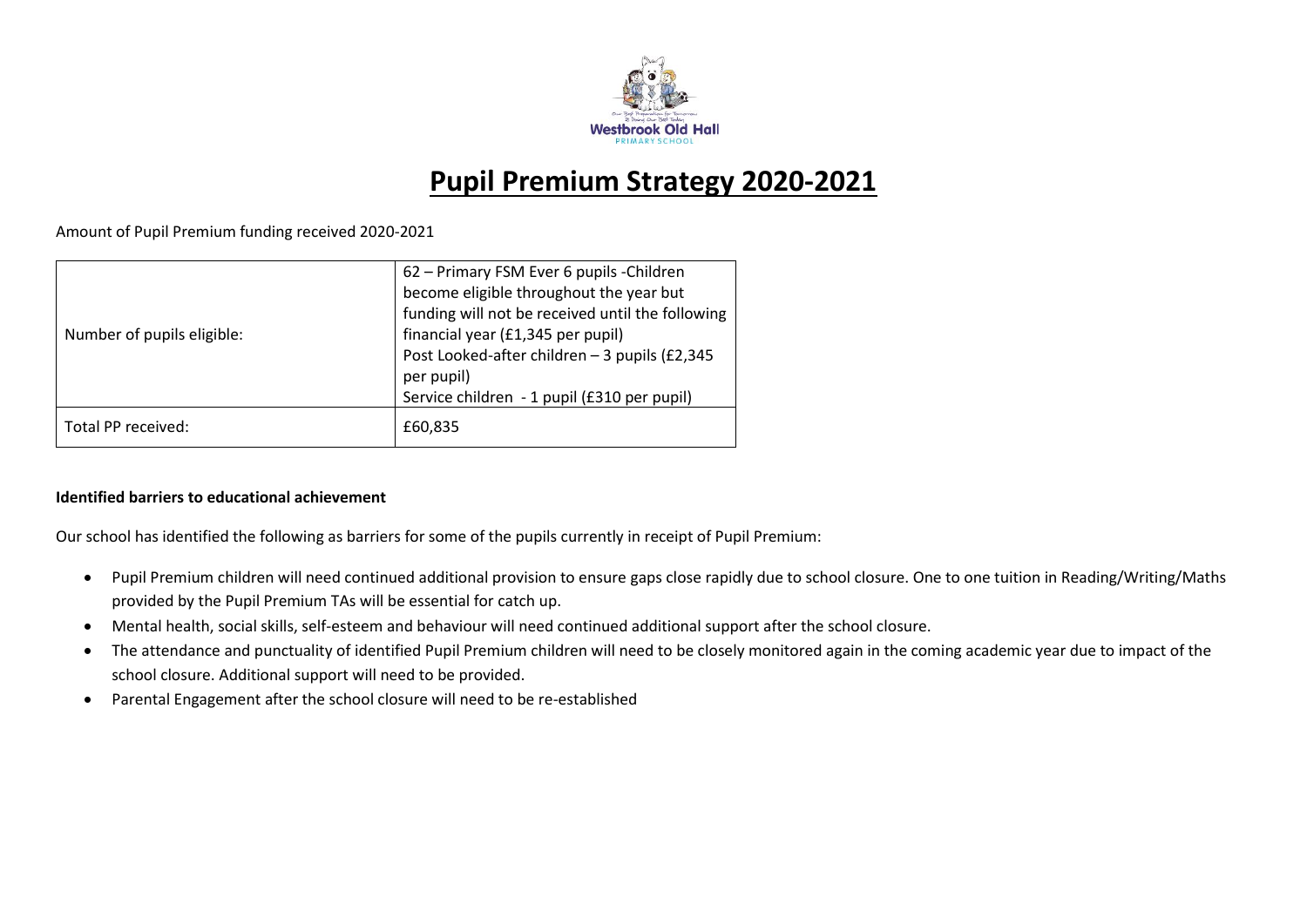# **Key expenditure – how the allocation will be spent**

| Area of spend                                                                                                                                                                                                                                                                                                                                                                                                                                                                                                      | <b>Focus</b>                                           | <b>Total allocation</b> |
|--------------------------------------------------------------------------------------------------------------------------------------------------------------------------------------------------------------------------------------------------------------------------------------------------------------------------------------------------------------------------------------------------------------------------------------------------------------------------------------------------------------------|--------------------------------------------------------|-------------------------|
| 3 dedicated phase Pupil Premium Teaching Assistants<br>(PP TAs) x 5 days a week for in class support and<br>focused interventions for pupils at risk in small groups<br>or 1 to 1 as needed.<br>Teaching Assistant (TA) support in class during<br>morning sessions to ensure class teachers and TAs can<br>provide targeted group/one to one work. Focused<br>interventions for pupils at risk during the afternoons<br>using Every Child Counts/Booster Reading/Inference<br>Interventions – one to one tuition. | <b>English and Maths (Academic)</b>                    | £52,065                 |
| School Library - the service will provide the school<br>with resources for the library and class reading corners<br>which are continually updated.<br>Learning and teaching resources will be provided for<br>each curriculum topic.                                                                                                                                                                                                                                                                               | <b>English (Academic and Enrichment)</b>               | £4,100                  |
| Sports/Games Teaching Assistant/Mental Health TA                                                                                                                                                                                                                                                                                                                                                                                                                                                                   | Personal, Health and Social (Well-being)               | £2,000                  |
| Local Authority Attendance Officer                                                                                                                                                                                                                                                                                                                                                                                                                                                                                 | <b>Parents (Engagement)</b>                            | £1,000                  |
| Extracurricular music lessons/clubs                                                                                                                                                                                                                                                                                                                                                                                                                                                                                | <b>Personal and Social (Enrichment and Engagement)</b> | £670                    |
| School trips and residential trips                                                                                                                                                                                                                                                                                                                                                                                                                                                                                 | <b>Personal and Social (Enrichment and Engagement)</b> | £1,000                  |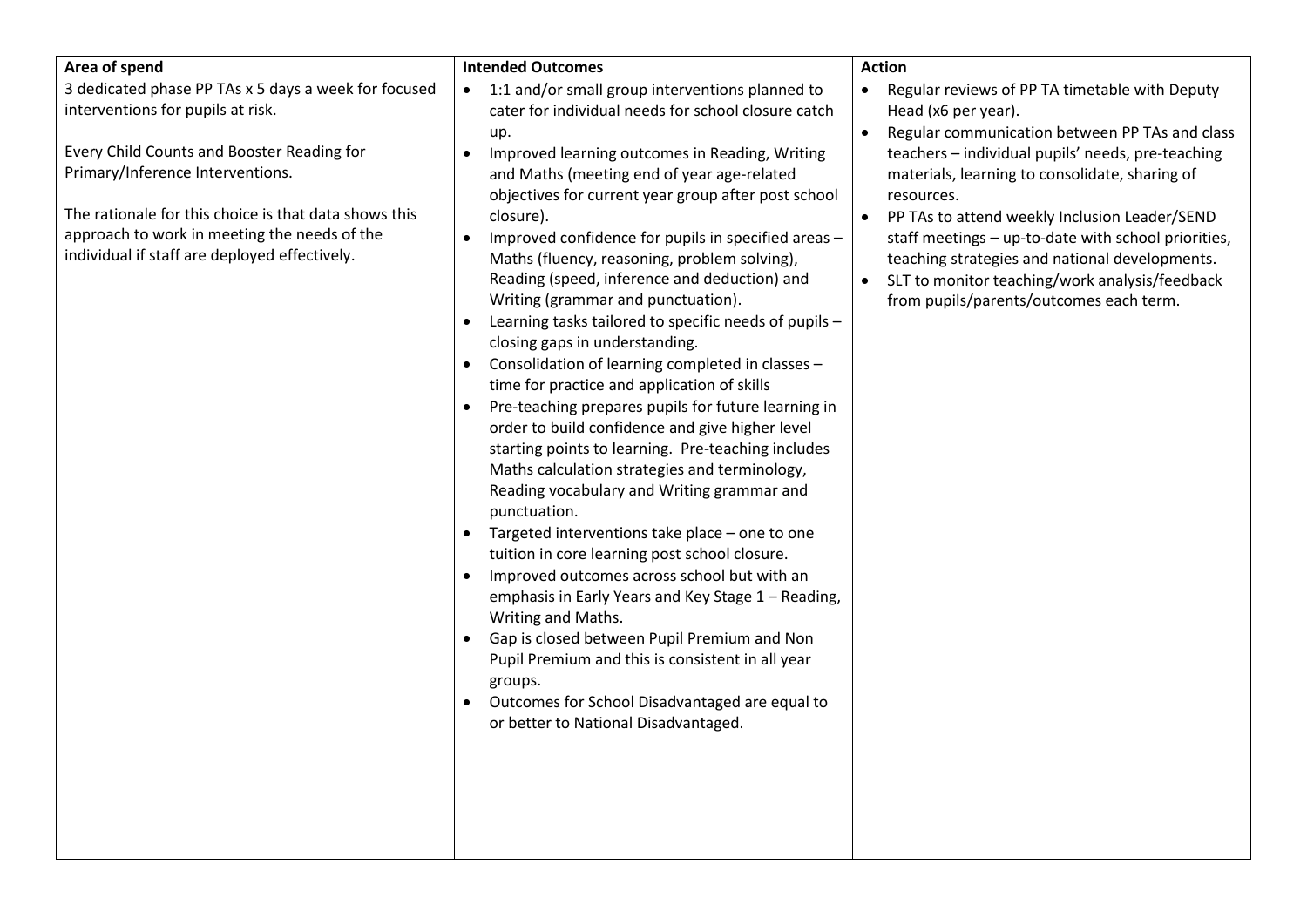| Area of spend                                                                                                                                                                                                                                                                                                                                                                                                                                                                                                         | <b>Intended Outcomes</b>                                                                                                                                                                                                                                                                                                                                                                                                                                                                                                                                                                                                 | <b>Action</b>                                                                                                                                                                                                                                                                                                                                                                                                                                                                                                                                                                                 |
|-----------------------------------------------------------------------------------------------------------------------------------------------------------------------------------------------------------------------------------------------------------------------------------------------------------------------------------------------------------------------------------------------------------------------------------------------------------------------------------------------------------------------|--------------------------------------------------------------------------------------------------------------------------------------------------------------------------------------------------------------------------------------------------------------------------------------------------------------------------------------------------------------------------------------------------------------------------------------------------------------------------------------------------------------------------------------------------------------------------------------------------------------------------|-----------------------------------------------------------------------------------------------------------------------------------------------------------------------------------------------------------------------------------------------------------------------------------------------------------------------------------------------------------------------------------------------------------------------------------------------------------------------------------------------------------------------------------------------------------------------------------------------|
|                                                                                                                                                                                                                                                                                                                                                                                                                                                                                                                       |                                                                                                                                                                                                                                                                                                                                                                                                                                                                                                                                                                                                                          |                                                                                                                                                                                                                                                                                                                                                                                                                                                                                                                                                                                               |
| School Library - the service will provide the school<br>with resources for the library and class reading corners<br>which are continually updated.<br>Learning and teaching resources will be provided for<br>each curriculum topic.<br>The rationale for this choice is research shows that<br>children need to develop a love of reading and to have<br>access to up to date and interesting materials before<br>they will become truly efficient and independent<br>readers - the needs of the individual are met. | More up to date and interesting books for all key<br>$\bullet$<br>groups.<br>Books/resources reflect the broad and balanced<br>$\bullet$<br>curriculum.<br>Pupils more eager to read.<br>$\bullet$<br>More pupils reading regularly in school and at<br>$\bullet$<br>home.<br>Pupils improve reading speed and comprehension.<br>$\bullet$<br>A love of reading is cultivated.<br>$\bullet$<br>Improved outcomes.<br>$\bullet$<br>Gap is closed between Pupil Premium and Non<br>$\bullet$<br>Pupil Premium and this is consistent in all year<br>groups.<br>Outcomes for School Disadvantaged are equal to<br>$\bullet$ | HT to liaise with English Leader, Library Leader and<br>$\bullet$<br>Class teachers to annually review books in school.<br>HT to purchase annually Service Level Agreement<br>$\bullet$<br>with Cheshire Library Services and purchase CPD.<br>All staff to take part in CPD and to order required<br>$\bullet$<br>books.<br>Reading Areas to be updated in class and children<br>$\bullet$<br>encouraged to read alone and with peers - Guided<br>Reading.<br>Books to be reviewed and updated annually<br>$\bullet$<br>English Leader to monitor and evaluate use of<br>$\bullet$<br>books. |
|                                                                                                                                                                                                                                                                                                                                                                                                                                                                                                                       | or better to National Disadvantaged.                                                                                                                                                                                                                                                                                                                                                                                                                                                                                                                                                                                     |                                                                                                                                                                                                                                                                                                                                                                                                                                                                                                                                                                                               |
| Sports/Games Teaching Assistant/Mental Health TA<br>The rationale for this choice is that research shows<br>this strategy improves behaviour and increases self-<br>esteem and confidence - the needs of the individual<br>are met.                                                                                                                                                                                                                                                                                   | Reduced behaviour issues after school closure.<br>$\bullet$<br>Increased confidence and self-esteem/mental<br>$\bullet$<br>health.<br>Improved engagement with peers.<br>$\bullet$<br>Pupils happier/eager to attend school.<br>$\bullet$<br>Pupils are healthier in mind and body.<br>$\bullet$                                                                                                                                                                                                                                                                                                                         | HT to review deployment of School Sport/Mental<br>$\bullet$<br>Health TA.<br>School Sport/Mental Health TA to plan and deliver<br>$\bullet$<br>sessions to Pupil Premium pupils during the day<br>and at break times/lunchtimes/after school.<br>HT to monitor and evaluate school/playground<br>$\bullet$<br>sessions.                                                                                                                                                                                                                                                                       |
| Funding for Local Authority Attendance Officer<br>The rationale for this choice is that research shows the<br>lack of attendance results in the needs of the<br>individual not being met.                                                                                                                                                                                                                                                                                                                             | Improved attendance for Pupil Premium pupils<br>$\bullet$<br>after school closure.<br>Reduction in percentage of Pupil Premium pupils<br>$\bullet$<br>who are classed as Persistent Absentees.<br>Reduction in percentage of Pupil Premium pupils<br>$\bullet$<br>who are late in to school.<br>Parents challenged and more engaged in their<br>$\bullet$<br>child's education.<br>Improved learning outcomes/confidence in<br>$\bullet$<br>Reading, Writing and Maths.<br>Gap is closed between Pupil Premium and Non<br>$\bullet$<br>Pupil Premium and this is consistent in all year<br>groups.                       | HT to purchase the Local Authority Service Level<br>$\bullet$<br>Agreement on Attendance.<br>HT and School Attendance Officer (SAO) to track<br>$\bullet$<br>the attendance/punctuality of Pupil Premium<br>pupils weekly to identify any early intervention<br>needs with Safeguarding Early Help Team.<br>Teachers and TAs to inform the Head Teacher of<br>$\bullet$<br>any concerns.<br>To address concerns with parents and develop<br>$\bullet$<br>action plans as necessary.<br>Half termly attendance meetings to be<br>$\bullet$<br>programmed in with the Local Authority.          |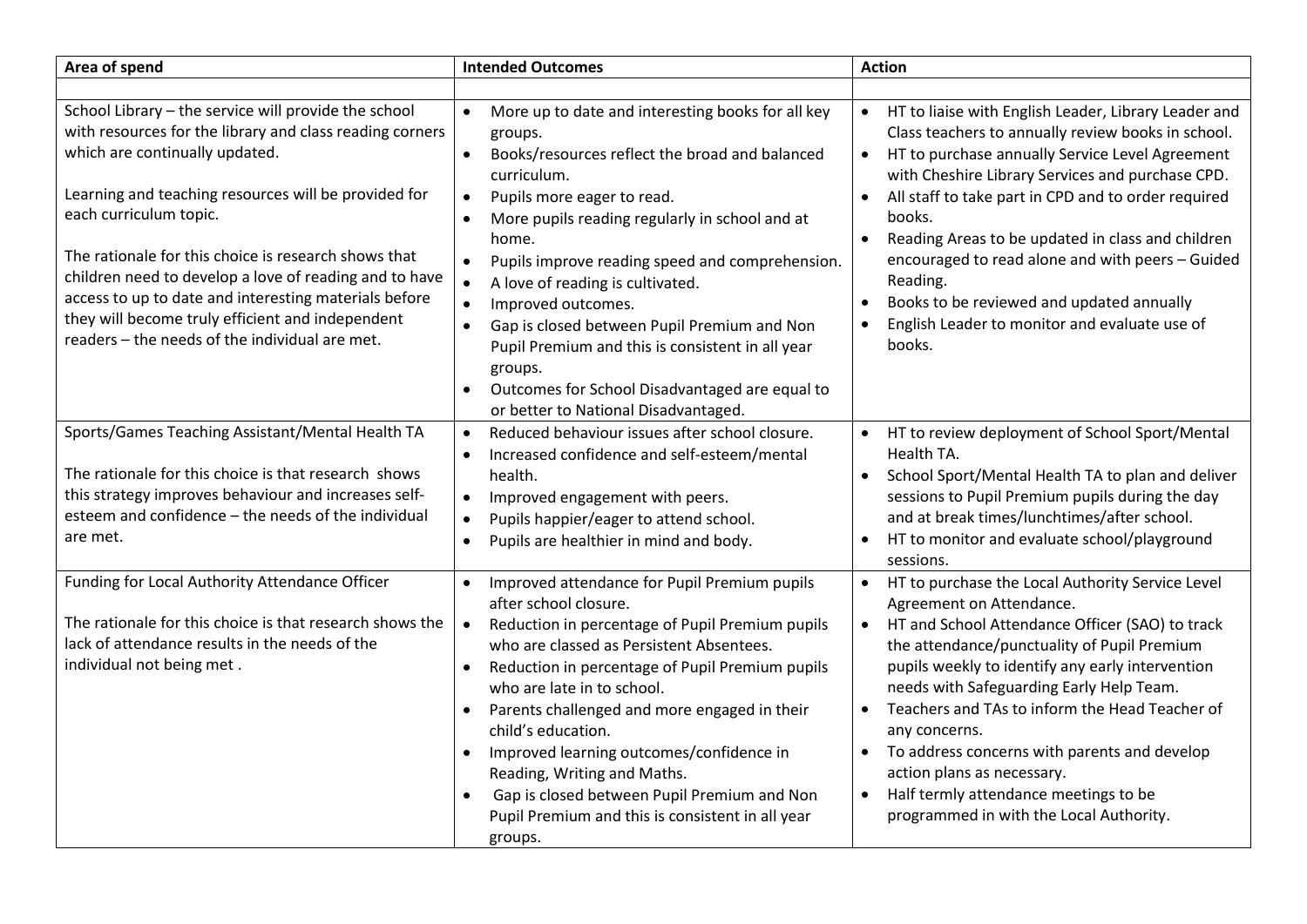| Area of spend                                                                                                                                                                                                                                                                                                            | <b>Intended Outcomes</b>                                                                                                                                                                                                                                                                                                                                                                                      | <b>Action</b>                                                                                                                                                                                                                                                                                                                                                                                                                              |
|--------------------------------------------------------------------------------------------------------------------------------------------------------------------------------------------------------------------------------------------------------------------------------------------------------------------------|---------------------------------------------------------------------------------------------------------------------------------------------------------------------------------------------------------------------------------------------------------------------------------------------------------------------------------------------------------------------------------------------------------------|--------------------------------------------------------------------------------------------------------------------------------------------------------------------------------------------------------------------------------------------------------------------------------------------------------------------------------------------------------------------------------------------------------------------------------------------|
|                                                                                                                                                                                                                                                                                                                          | Outcomes for School Disadvantaged are equal to<br>or better to National Disadvantaged                                                                                                                                                                                                                                                                                                                         | SAO to provide tracking of Pupil Premium pupils to<br>inform the Local Authority Attendance Officer on a<br>half termly basis for meetings with parents.<br>SAO to text parents of PA pupils on a weekly basis<br>$\bullet$<br>to inform them of up to date<br>attendance/punctuality percentage.<br>Improved attendance/punctuality outcomes for PA<br>$\bullet$<br>pupils to be rewarded with a half termly<br>certificate/badge/prizes. |
| Funding for extracurricular music lessons/clubs<br>The rationale for this choice is that the social and<br>emotional needs of the individual will be met as part<br>of our whole school family ethos where we strive for<br>not only the attainment for all but also the happiness<br>of all                             | Social skills are developed through participation in<br>a range of clubs provided by the school or external<br>providers.<br>Pupils enjoy the experience of being at school and<br>are keen to come before/stay later to participate<br>in chosen activities.<br>Talent, skills and efforts in non-academic subjects<br>$\bullet$<br>are celebrated and develop self-confidence and<br>improve mental health. | Annual analysis of number of pupils who have<br>taken part in clubs by Office leader (OL).<br>Staff to talk to children/parents about possible<br>$\bullet$<br>interests and available clubs.<br>Sport Leader and Music Leader to arrange funding<br>(as appropriate) for clubs and resources required<br>(i.e. musical instruments, sports clothing).                                                                                     |
| Funding for school trips and residential trips<br>The rationale for this choice is that the social and<br>emotional needs of the individual will be met as part<br>of our whole school family ethos where we strive for<br>not only the attainment for all but also the happiness<br>of all with improved mental health. | Pupils are able to participate fully in school trips<br>and residential trips<br>Learning is supported by trips that are carefully<br>planned to enrich the school's curriculum<br>Mental health, social skills, independence,<br>perseverance and team-work are developed<br>through group activities and residentials                                                                                       | Information for parents about available funding.<br>$\bullet$<br>Office Leader (OL) to liaise with parents and HT<br>$\bullet$<br>regarding specific requests for funding<br>Teachers made aware of funding available - can<br>$\bullet$<br>approach parents if appropriate.                                                                                                                                                               |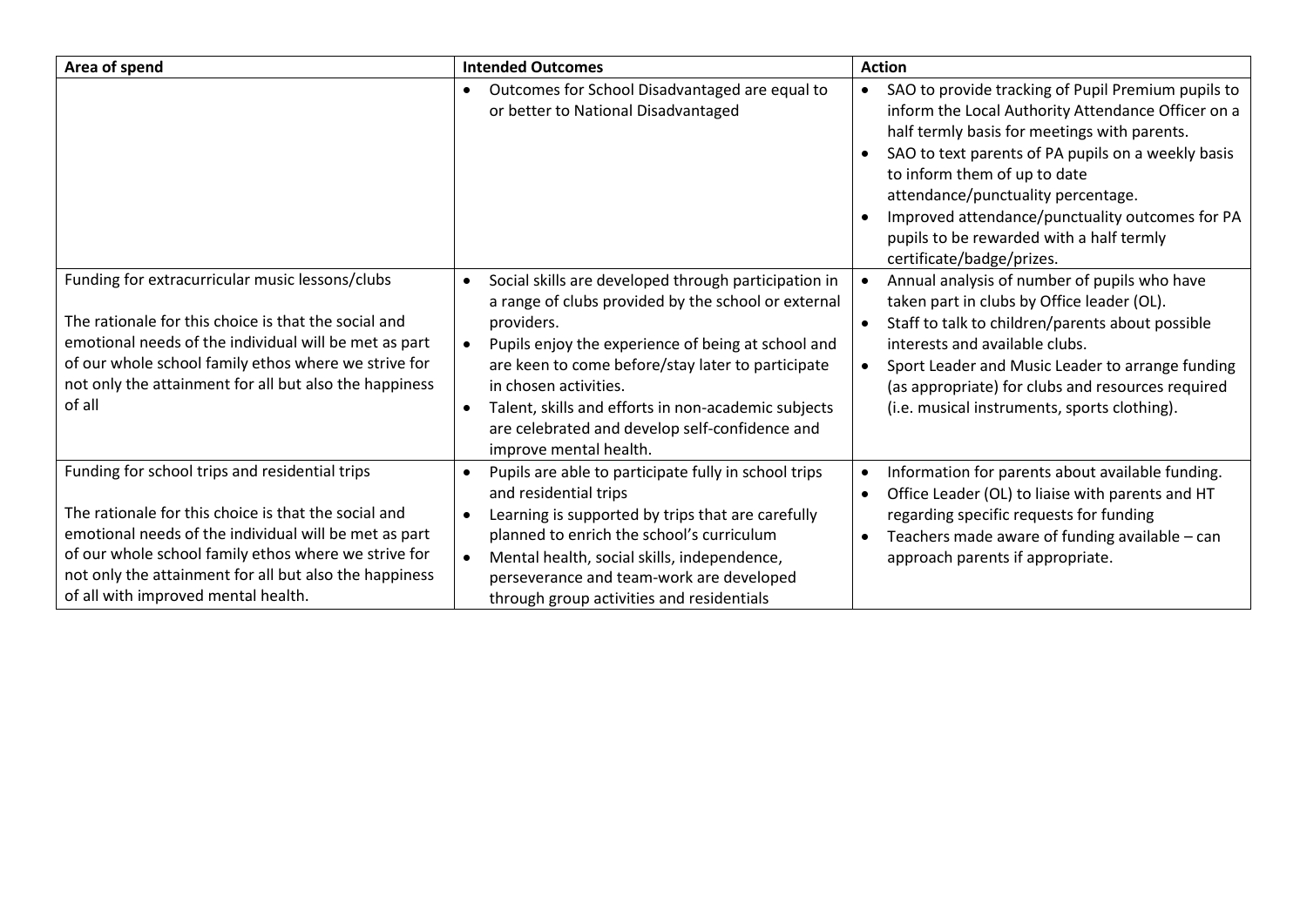#### **How will the school measure the impact of the Pupil Premium?**

To monitor progress on attainment, measures have been included in the performance tables that will capture the achievement of pupils covered by the Pupil Premium. At Westbrook Old Hall Primary, the usual cycle of data collection and the monitoring and tracking of the cohort's attainment will be used to inform pupil progress and enable the early identification of need, support and appropriate intervention. Review meetings of this strategy will take place each term and will include the Head-teacher, Deputy, Inclusion Leader/SENDCO, Designated Governor and the Pupil Premium Teaching Assistants.

Each term, the school will review the impact of actions taken and will plan for how the funding will be specifically allocated over the next phase. When selecting pupils for Pupil Premium target groups, the school will look at all pupils across the school. There are some pupils who are not eligible for PP who will benefit from these groups if their needs are similar and we believe progress can be made towards individual targets. Pupil Premium Funding and the impact of this are monitored by the Full Governing Body through the Head's Report.

## **Staff:**

Designated staff member in charge: Mr S Quinn (Head Teacher) Deputy Designated staff member in charge: Ms M Brennan (Deputy Head) Office Leader and Data Officer: Mrs D Porter Inclusion Leader/SENDCO: Mrs F Perry School Attendance Officer: Mrs. S Kinane Disadvantaged/Pupil Premium Governor: Mrs A Carr Local Authority Attendance Officer: Mrs D Parlane **Date of next Pupil Premium Strategy Reviews:**  15<sup>th</sup> January 2021 23rd April 2021 16 th July 2021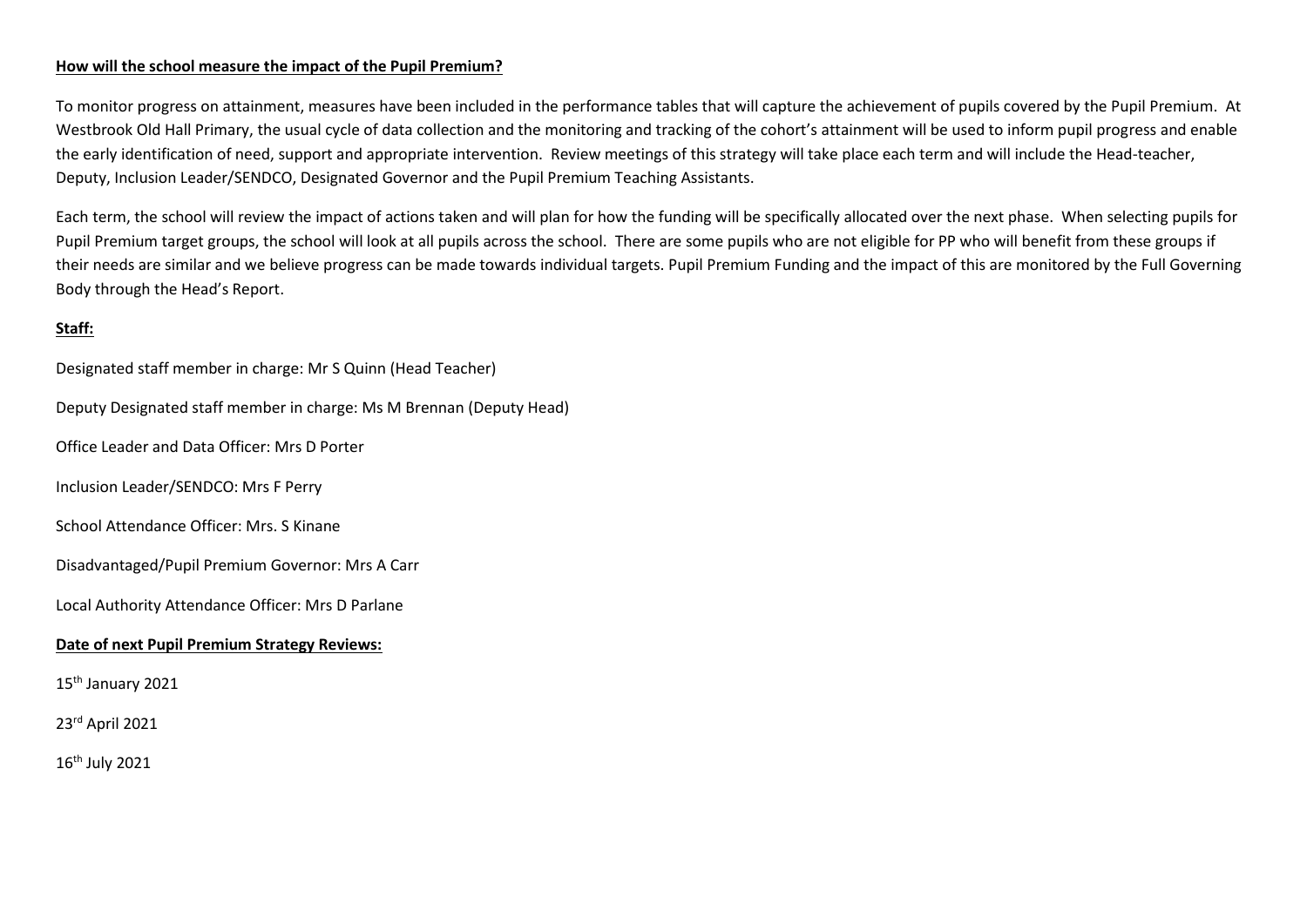SPRING REVIEW:

| Area of spend                                                                                                                                                                                                                                                                                                                                                                                                                                         | Focus                             | Review                                                                                                                                                                                                                                                                                                                                                                                                                                                                                                                                                                                              |
|-------------------------------------------------------------------------------------------------------------------------------------------------------------------------------------------------------------------------------------------------------------------------------------------------------------------------------------------------------------------------------------------------------------------------------------------------------|-----------------------------------|-----------------------------------------------------------------------------------------------------------------------------------------------------------------------------------------------------------------------------------------------------------------------------------------------------------------------------------------------------------------------------------------------------------------------------------------------------------------------------------------------------------------------------------------------------------------------------------------------------|
| 3 dedicated phase Pupil Premium Teaching Assistants<br>(PP TAs) x 5 days a week for focused interventions for<br>pupils at risk in small groups or 1 to 1 as needed<br>Teaching Assistant (TA) support in class during<br>morning sessions to ensure class teachers and TAs can<br>provide targeted group work. Focused interventions<br>for pupils at risk during the afternoons using Every<br>Child Counts/Booster Reading/Inference Interventions | English and Maths (Academic)      | Milestone = 5pts progress from last assessment in<br>school in 2020 through 1:1/group interventions and<br>consolidation of learning. Pupils with improved<br>confidence.<br>The school was closed from January 4 <sup>th</sup> until March 8 <sup>th</sup><br>due to COVID Lockdown<br>Due to lockdown, the TAs have been marking and<br>providing feedback via the Seesaw online platform.<br>They have also been working with selected children<br>when in school on the school rota.<br>From March 8 <sup>th</sup> , focused interventions have re-started<br>after more in school assessments. |
| School Library - the service will provide the school<br>with resources for the library and class reading corners<br>which are continually updated.<br>Learning and teaching resources will be provided for<br>each curriculum topic.                                                                                                                                                                                                                  | English (Academic and Enrichment) | Milestone: Pupils more eager to read up to date and<br>interesting books<br>The school was closed from January 4 <sup>th</sup> until March 8 <sup>th</sup><br>due to COVID Lockdown<br>Regular resourcing and re-stocking have re-started<br>from March 8 <sup>th</sup><br>The children now have more up to date access to a<br>broad and balanced selection of books. The school<br>library and reading corners have been resourced.<br>Pupils are reading more regularly in school and at<br>home. There is an improvement in the culture of<br>reading and the children are more enthusiastic.   |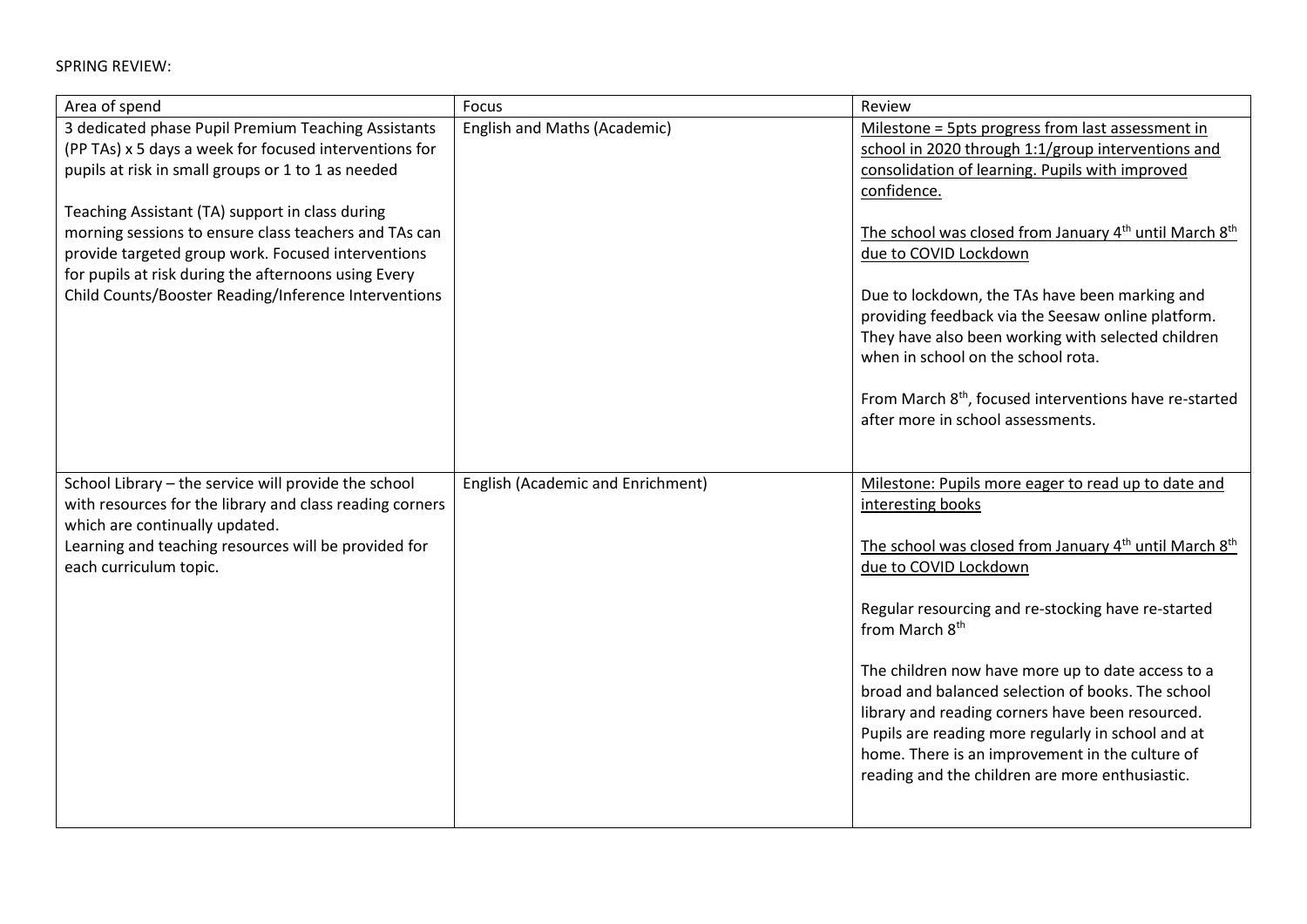| Sports/Games Teaching Assistant/Mental Health TA | Personal, Health and Social (Well-being) | Milestone: Improvement in behaviour, self-<br>confidence, engagement, health and happiness<br>The school was closed from January 4 <sup>th</sup> until March 8 <sup>th</sup><br>due to COVID Lockdown<br>Due to lockdown, the school Sport Games Teaching<br>Assistant/Mental Health TA has been providing online<br>sessions via the Seesaw online platform. She has also<br>been working with selected children when in school on<br>the school rota.<br>From March 8 <sup>th</sup> , sessions with selected children have<br>re-started |
|--------------------------------------------------|------------------------------------------|--------------------------------------------------------------------------------------------------------------------------------------------------------------------------------------------------------------------------------------------------------------------------------------------------------------------------------------------------------------------------------------------------------------------------------------------------------------------------------------------------------------------------------------------|
| Local Authority Attendance Officer               | Parents (Engagement)                     | Milestone - Improved attendance and better than<br>national averages/Reduction in Persistent Absence<br>rates<br>The school was closed from January 4 <sup>th</sup> until March 8 <sup>th</sup><br>due to COVID Lockdown<br>The Local Authority Attendance Officer has worked<br>closely with the SAO in engaging with families. PA<br>families have been invited to meetings and support<br>offered.                                                                                                                                      |
| <b>School to Parent Text Service</b>             | Parents (Engagement)                     | Milestone: Improved engagement of parents and<br>better communication<br>The school was closed from January 4 <sup>th</sup> until March 8 <sup>th</sup><br>due to COVID Lockdown<br>The texting service was to be used to deliver updates<br>to PA pupils so parents were aware of weekly<br>attendance and targets - this was postponed due to<br>the lockdown - it will be replaced now by Parent Mail.                                                                                                                                  |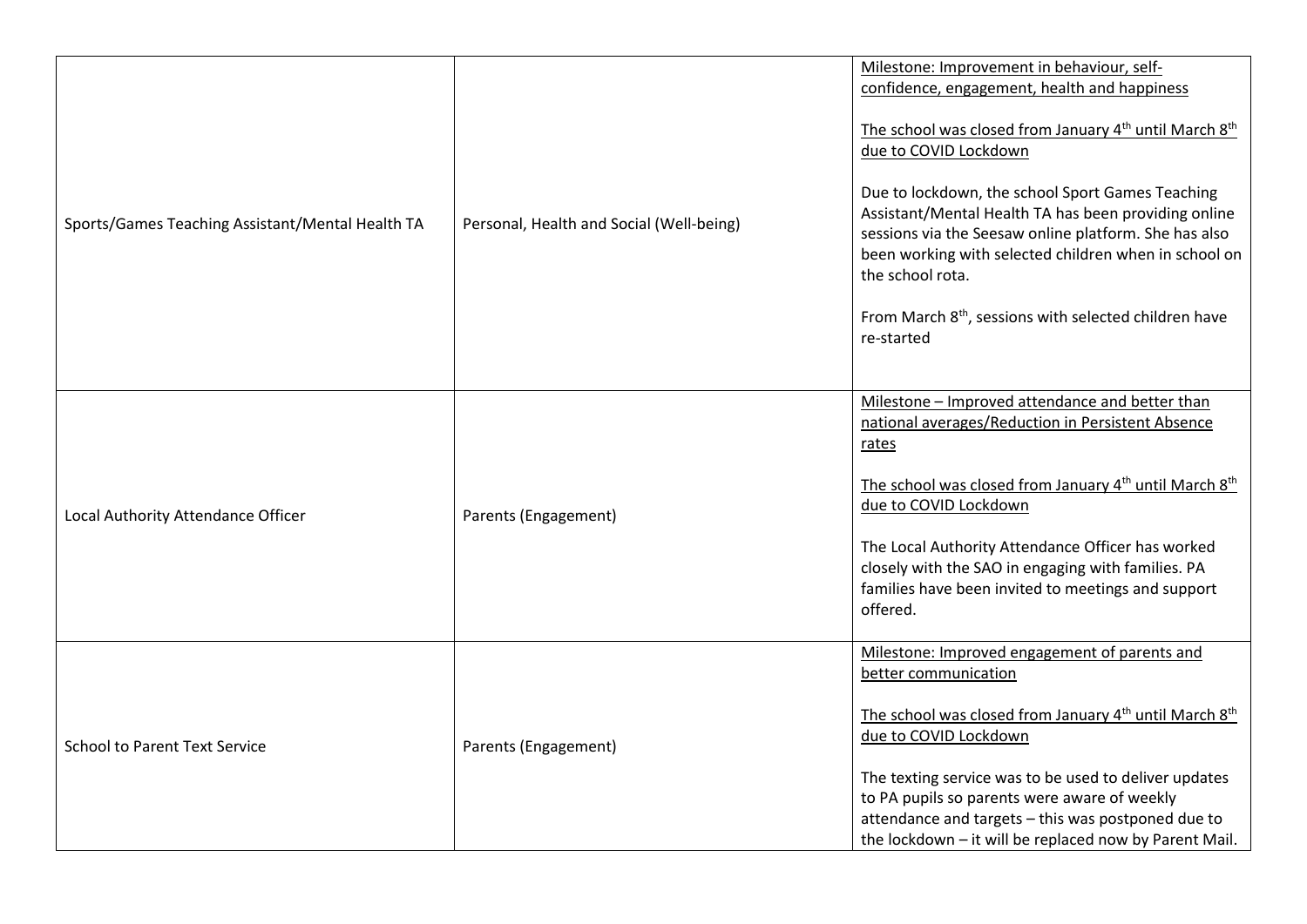| Extracurricular music lessons/clubs | Personal and Social (Enrichment and Engagement) | Milestone: Children to start attending music<br>lessons/clubs in the Autumn term and to develop<br>social skills/self confidence<br>The school was closed from January 4 <sup>th</sup> until March 8 <sup>th</sup><br>due to COVID Lockdown<br>All clubs were postponed due to COVID 19 restrictions<br>- Music lessons/clubs will resume in the Summer<br>term.                                |
|-------------------------------------|-------------------------------------------------|-------------------------------------------------------------------------------------------------------------------------------------------------------------------------------------------------------------------------------------------------------------------------------------------------------------------------------------------------------------------------------------------------|
| School trips and residential trips  | Personal and Social (Enrichment and Engagement) | Milestone: No child to not be able to afford to attend<br>school events in the Autumn term/Learning supported<br>by trips.<br>The school was closed from January 4 <sup>th</sup> until March 8 <sup>th</sup><br>due to COVID Lockdown<br>All trips and residentials have been postponed due to<br>COVID 19 restrictions --monies will be reviewed for<br>spend on IT devices for Home Learning. |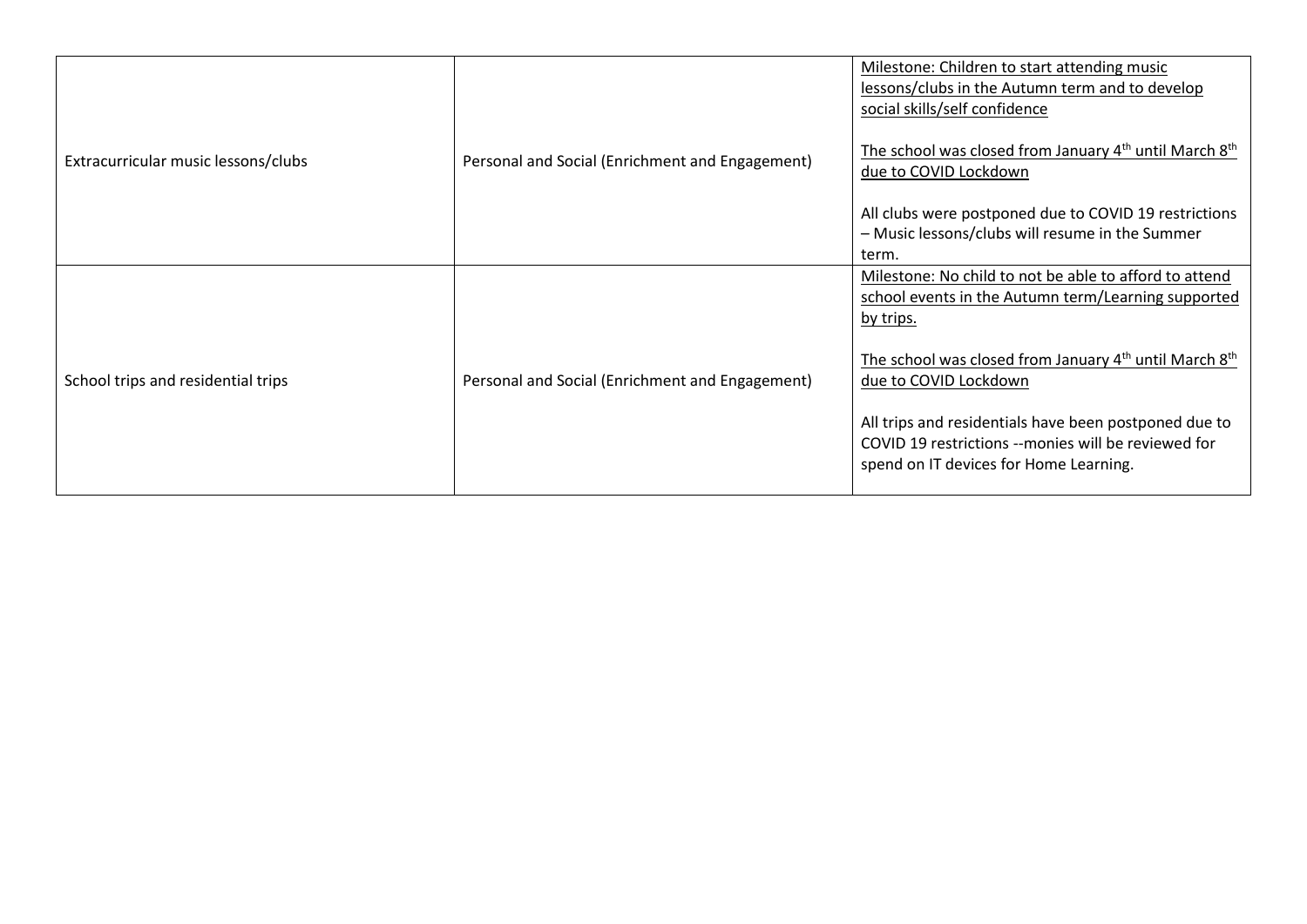## AUTUMN REVIEW:

| Area of spend                                          | Focus                        | Review                                               |
|--------------------------------------------------------|------------------------------|------------------------------------------------------|
| 3 dedicated phase Pupil Premium Teaching Assistants    | English and Maths (Academic) | Milestone = 5pts progress from last assessment in    |
| (PP TAs) x 5 days a week for focused interventions for |                              | school in 2020 through 1:1/group interventions and   |
| pupils at risk in small groups or 1 to 1 as needed     |                              | consolidation of learning. Pupils with improved      |
|                                                        |                              | confidence.                                          |
| Teaching Assistant (TA) support in class during        |                              | Y1 (8 children)                                      |
| morning sessions to ensure class teachers and TAs can  |                              | Reading Progress N/A - no baseline available in 2020 |
| provide targeted group work. Focused interventions     |                              | Writing Progress N/A - no baseline available in 2020 |
| for pupils at risk during the afternoons using Every   |                              | Maths Progress N/A - no baseline available in 2020   |
| Child Counts/Booster Reading/Inference Interventions   |                              | Y2 (4 children)                                      |
|                                                        |                              | Reading Progress 25%                                 |
|                                                        |                              | Writing Progress 0%                                  |
|                                                        |                              | Maths Progress 25%                                   |
|                                                        |                              | Y3 (8 children)                                      |
|                                                        |                              | Reading Progress 37.5%                               |
|                                                        |                              | Writing Progress 12.5%                               |
|                                                        |                              | Maths Progress 50%                                   |
|                                                        |                              | Y4 (14 children)                                     |
|                                                        |                              | <b>Reading Progress 43%</b>                          |
|                                                        |                              | <b>Writing Progress 57%</b>                          |
|                                                        |                              | Maths Progress 64%                                   |
|                                                        |                              | Y5 (10 children)                                     |
|                                                        |                              | <b>Reading Progress 80%</b>                          |
|                                                        |                              | Writing Progress 80%                                 |
|                                                        |                              | Maths Progress 80%                                   |
|                                                        |                              | Y6 (8 children)                                      |
|                                                        |                              | <b>Reading Progress 25%</b>                          |
|                                                        |                              | Writing Progress 12.5%                               |
|                                                        |                              | Maths Progress 0%                                    |
|                                                        |                              | *Matched pupils -some pupils not in school for last  |
|                                                        |                              | assessment                                           |
|                                                        |                              | Progression/More effective interventions/Pupil       |
|                                                        |                              | confidence evident throughout year groups and where  |
|                                                        |                              | progress has not been expected additional strategies |
|                                                        |                              | have been put into place - Percentage progression    |
|                                                        |                              | scores to be improved.                               |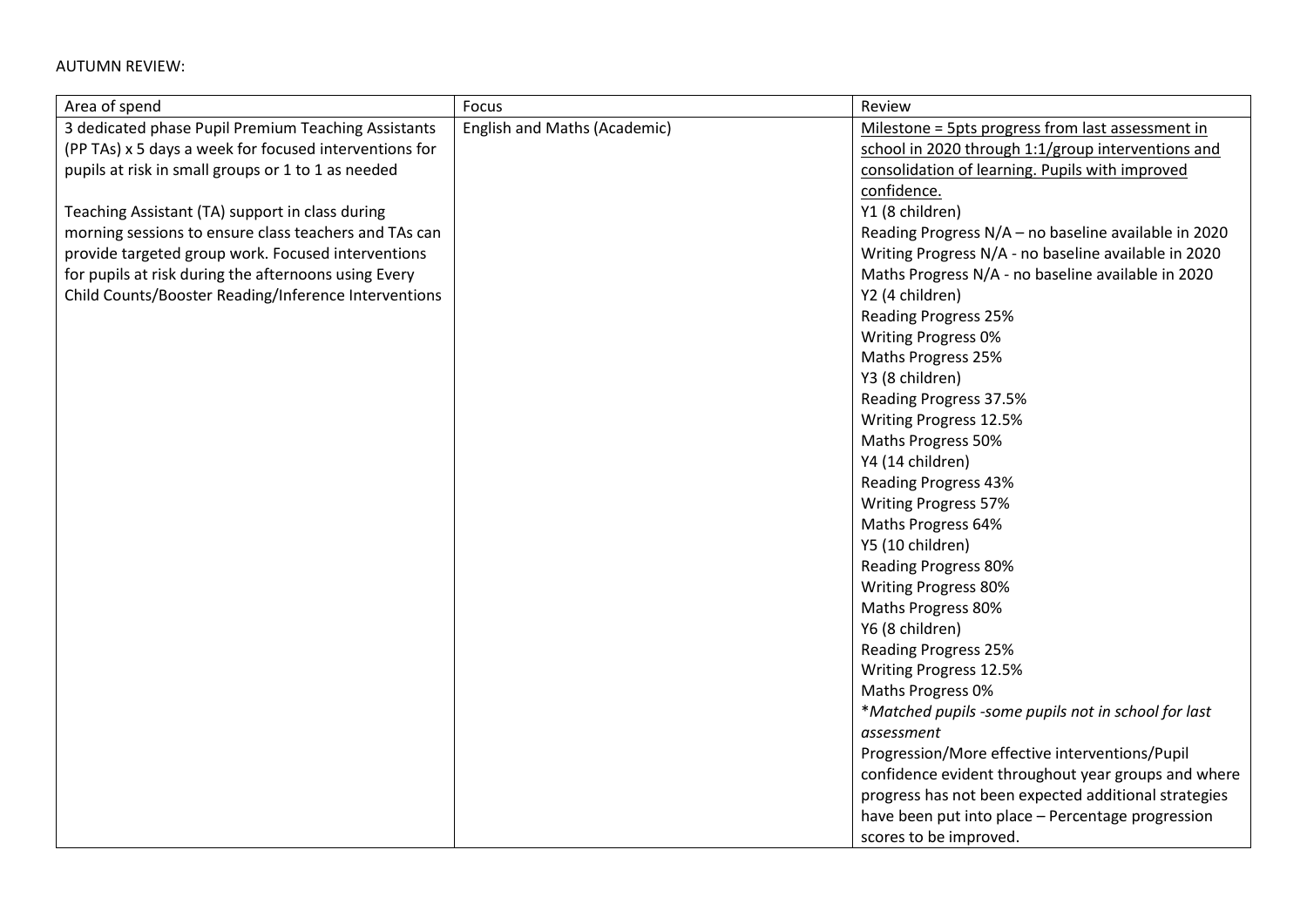| School Library - the service will provide the school<br>with resources for the library and class reading corners<br>which are continually updated.<br>Learning and teaching resources will be provided for<br>each curriculum topic. | English (Academic and Enrichment)        | Milestone: Pupils more eager to read up to date and<br>interesting books<br>The children now have more up to date access to a<br>broad and balanced selection of books. The school<br>library and reading corners have been resourced.<br>Pupils are reading more regularly in school and at<br>home. There is an improvement in the culture of<br>reading and the children are more enthusiastic.                                                                                                                                                                                                             |
|--------------------------------------------------------------------------------------------------------------------------------------------------------------------------------------------------------------------------------------|------------------------------------------|----------------------------------------------------------------------------------------------------------------------------------------------------------------------------------------------------------------------------------------------------------------------------------------------------------------------------------------------------------------------------------------------------------------------------------------------------------------------------------------------------------------------------------------------------------------------------------------------------------------|
| Sports/Games Teaching Assistant/Mental Health TA                                                                                                                                                                                     | Personal, Health and Social (Well-being) | Milestone: Improvement in behaviour, self-<br>confidence, engagement, health and happiness<br>The school Sport Games Teaching Assistant/Mental<br>Health TA has been planning and delivering sessions to<br>pupils throughout the day. She has enabled the pupils<br>to participate in more activities during school. Online<br>activities have been set up. After school activities have<br>been limited due to COVID 19 restrictions. All pupils<br>are eager to engage and the school has maintained its<br>status of the School Games Platinum Mark and is in<br>the top 1% of all schools in the country. |
| Local Authority Attendance Officer                                                                                                                                                                                                   | Parents (Engagement)                     | Milestone - Improved attendance and better than<br>national averages/Reduction in Persistent Absence<br>rates<br>The Local Authority Attendance Officer has worked<br>closely with the SAO in engaging with families. PA<br>families have been invited to meetings and support<br>offered. Attendance for FSM has improved from 5.3 to<br>4.8. Persistent Absence for FSM has improved and has<br>gone from 20.0 to 13.8. Further engagement of the<br>Local Authority Attendance Officer is planned.                                                                                                          |